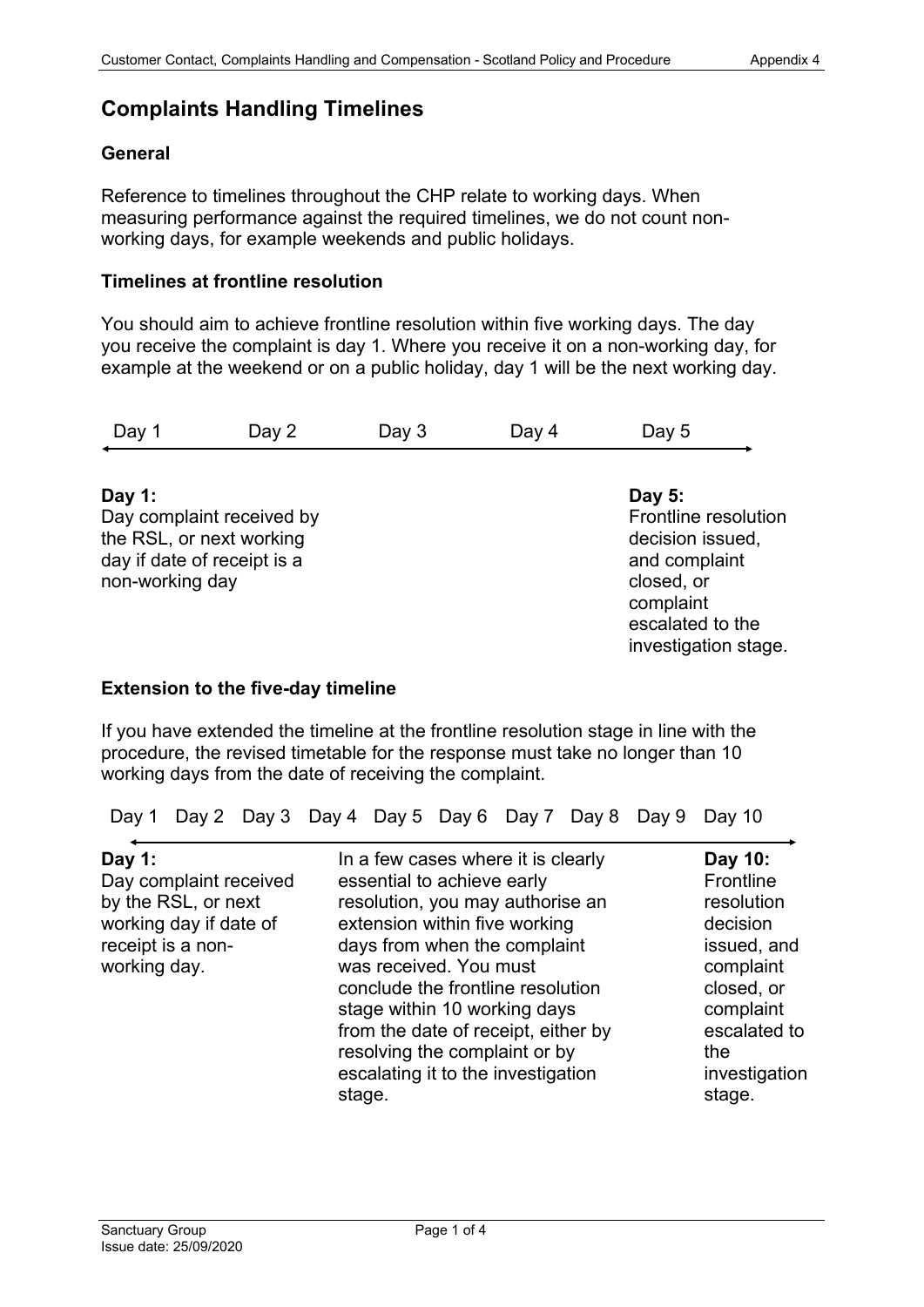## **Transferring cases from frontline resolution to investigation**

If frontline resolution was tried but the customer remains dissatisfied, they can ask for their complaint to be investigated. This may be immediately on communicating the decision at the frontline stage or could be some time later. Normally, if the customer has not responded after 20 working days since a decision was communicated, the complaint will be closed. If a complainant responds after this deadline to raise dissatisfaction and the complaint has been closed, the case must be judged on its own merits and a decision made by the Group Customer Services Manager whether the complaint should be reopened. If a request for investigation is received after 6 months from the date after a decision was communicated, normally a new complaint will be created. In both instances, the customer will need to provide further information in relation to their on-going dissatisfaction and provide reasons for the delay.

#### **Timelines at investigation**

You may consider a complaint at the investigation stage either:

- After attempted frontline resolution, (up to six months after the complaint outcome of stage 1 was confirmed) or;
- Immediately on receipt if you believe the matter to be sufficiently complex, serious or appropriate to merit a full investigation from the outset.

#### **Acknowledgement**

All complaints considered at the investigation stage must be acknowledged within **three working days** of receipt. The date of receipt is:

- the day the case is transferred from the frontline stage to the investigation stage, where it is clear that the case requires investigation;
- the day the customer asks for an investigation after a decision at the frontline resolution stage. You should note that a customer may not always ask for an investigation immediately after attempts at frontline resolution; or
- the date you receive the complaint, if you think it sufficiently complex, serious or appropriate to merit a full investigation from the outset.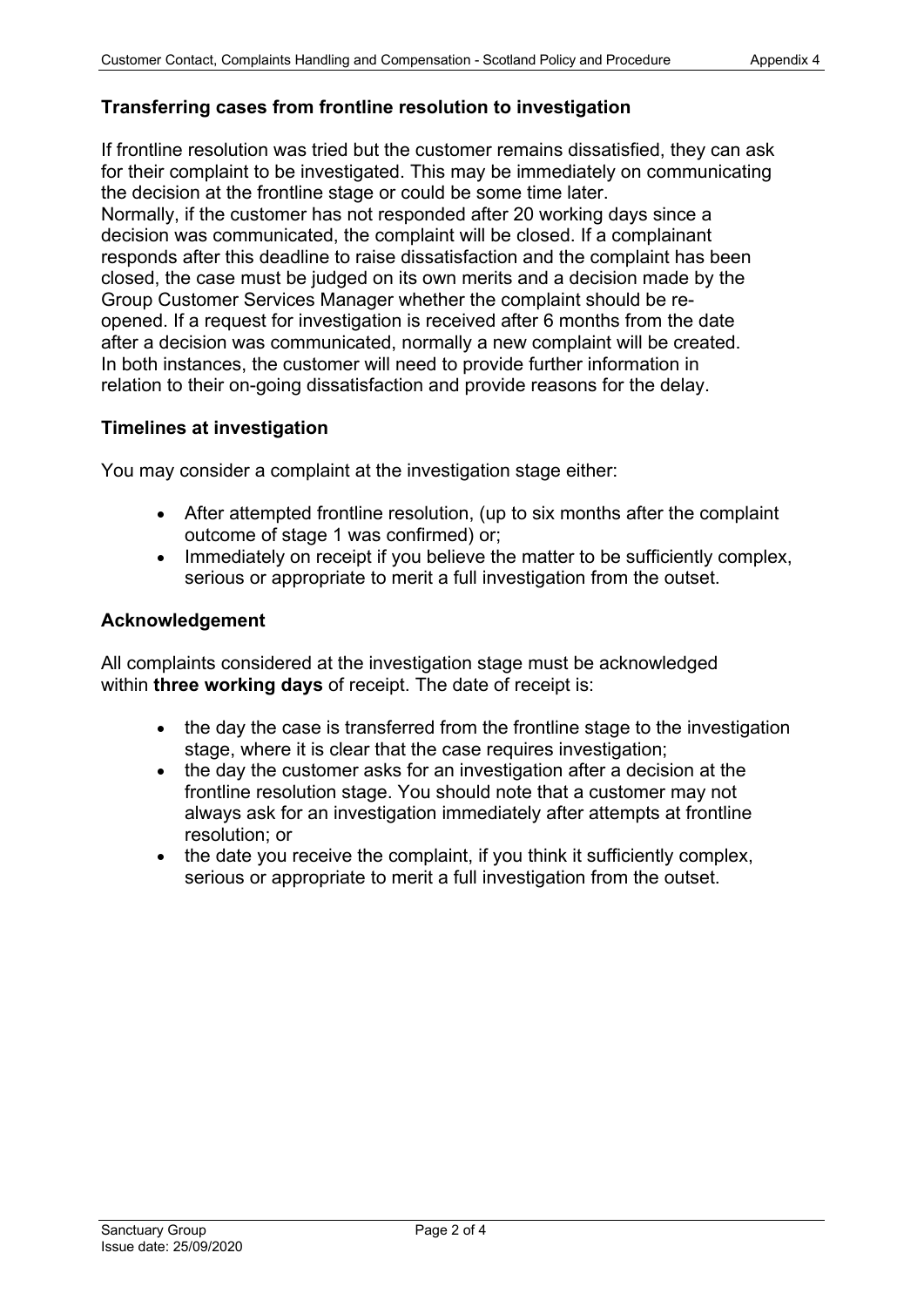## **Investigation**

You should respond in full to the complaint within **20 working days** of receiving it at the investigation stage.

The 20-working day limit allows time for a thorough, proportionate and consistent investigation to arrive at a decision that is objective, evidence- based and fair. This means you have 20 working days to investigate the complaint, regardless of any time taken to consider it at the frontline resolution stage.

| Day 1                        | Day 5 | Day 10 | Day 15       | Day 20                |
|------------------------------|-------|--------|--------------|-----------------------|
|                              |       |        |              |                       |
| Day 1:                       |       |        |              | Day 20:               |
| Day complaint<br>received at |       |        |              | <b>RSL's decision</b> |
| investigation stage, or      |       |        |              | issued to customer    |
| next working day if          |       |        | or agreement |                       |
| date of receipt is a         |       |        |              | reached with          |
| non-working day.             |       |        |              | customer to extend    |
| Acknowledgement              |       |        |              | timeline.             |

Exceptionally you may need longer than the 20-day limit for a full response. If so, you should explain the reasons to the customer, and agree with them a revised timescale.

| Day 1                                                                                                                                                                                             | Day 15 | Day 20                                                                                                                                                                          | Day 20+ |                                                                     |
|---------------------------------------------------------------------------------------------------------------------------------------------------------------------------------------------------|--------|---------------------------------------------------------------------------------------------------------------------------------------------------------------------------------|---------|---------------------------------------------------------------------|
| Day 1: Day<br>complaint<br>received at<br>investigation<br>stage, or<br>next working day<br>if date of receipt<br>is a non-working<br>day. Acknow-<br>ledgement<br>issued within<br>three working |        | <b>By Day 20:</b><br>In agreement<br>with the<br>customer<br>where<br>possible,<br>decide a<br>revised<br>timescale for<br>bringing the<br>investigation<br>to a<br>conclusion. |         | By agreed date:<br>Issue our final<br>decision on the<br>complaint. |